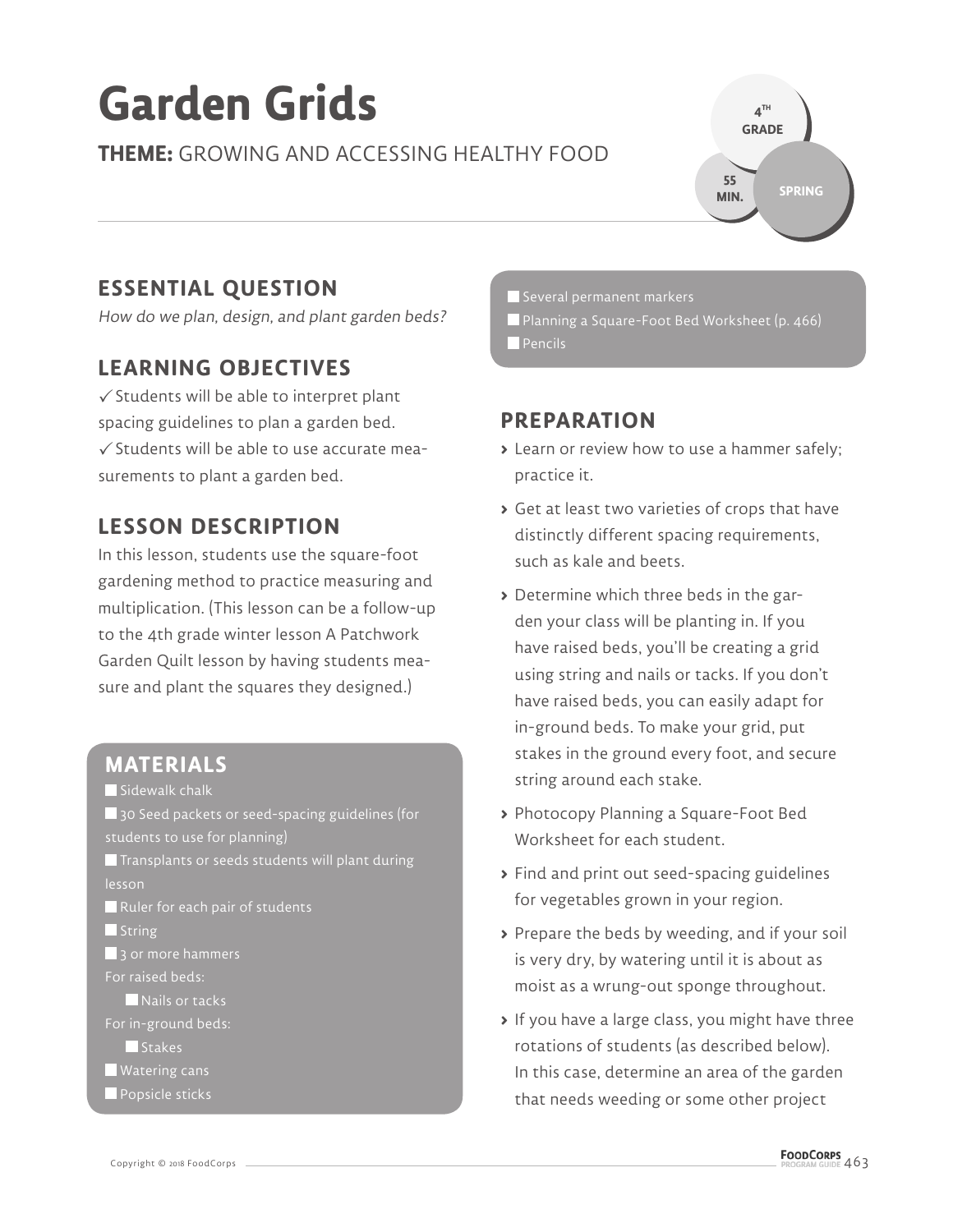students can work on independently.

- **>** Display the plant spacing information students will need for planting.
- **>** Prefill watering cans for students to use.

## **ACTION STEPS**

**1. Four Square:** Have students gather around a four square court on the playground, or draw one yourself with chalk. Ask, What do we need to consider when we're planting in the garden? Ask for four volunteers to pretend to be plants, and have each student occupy one square. Then say, I think I'd like a bigger harvest, and add four more students. Ask the class, What did you do to make room for more plants? Keep adding students to get at the idea of overcrowding plants, and have students make observations about how the plants have to shift to make more space between them and others. **(5 min.)**

**2. Introduce Square-Foot Gardening:** Explain, Square-foot gardening is a way to use plant spacing guidelines to plant our crops as closely together as possible without overcrowding them. This allows us to grow as many fruits or vegetables as we can in a small space. We're going to use string and tacks to make a grid on our garden bed that divides it into one-foot squares. If our bed is four feet by four feet, how many one-foot squares would we have? You might draw lines on your four-square court for students to count. Explain how that means you can plant 16 cabbages in your bed because plant spacing guidelines tell us to plant one per square foot. Ask students other questions to get them practicing area and multiplication (e.g., If you can fit four lettuce transplants per square foot, how many lettuce plants would

we have in this bed? How many inches are in a foot? So what is the area of a square foot in inches?) **(5 min.)**

**3. Explain the Rotations:** Explain the rotations that you've established for students, and share the strategy you'll use to let them know it's time to switch, such as a call-and-response. Review tool safety with students. Divide students into three groups, and make sure each student has a partner within the group. **(5 min.)**

#### **4. Station 1—Measuring the Bed:**

**a.** Have no more than six pairs of students at a garden bed with you at a time. Model for students how you use a ruler to measure one foot across the bed. Then talk about how to use a hammer safely. Finally, demonstrate this skill as you hammer a nail into the wooden edge of the bed at that spot. Do the same along the edge directly across the bed and then pull the string across. Explain that they'll be working with their partner across the bed, but the whole group will have to communicate and coordinate to make the grid and share tools.

**b.** Have students position themselves across the bed from their partners and supply hammers, nails, and string. If using in-ground beds, the group is working together to set up the stakes.

**c.** Once the grid is made, explain that each pair of students will have two different crops to plant in two different squares. Refer to the visual of the spacing for your crops. If using beet seeds, for example, show students that they need to be spaced three inches apart. Ask, How many beet seeds can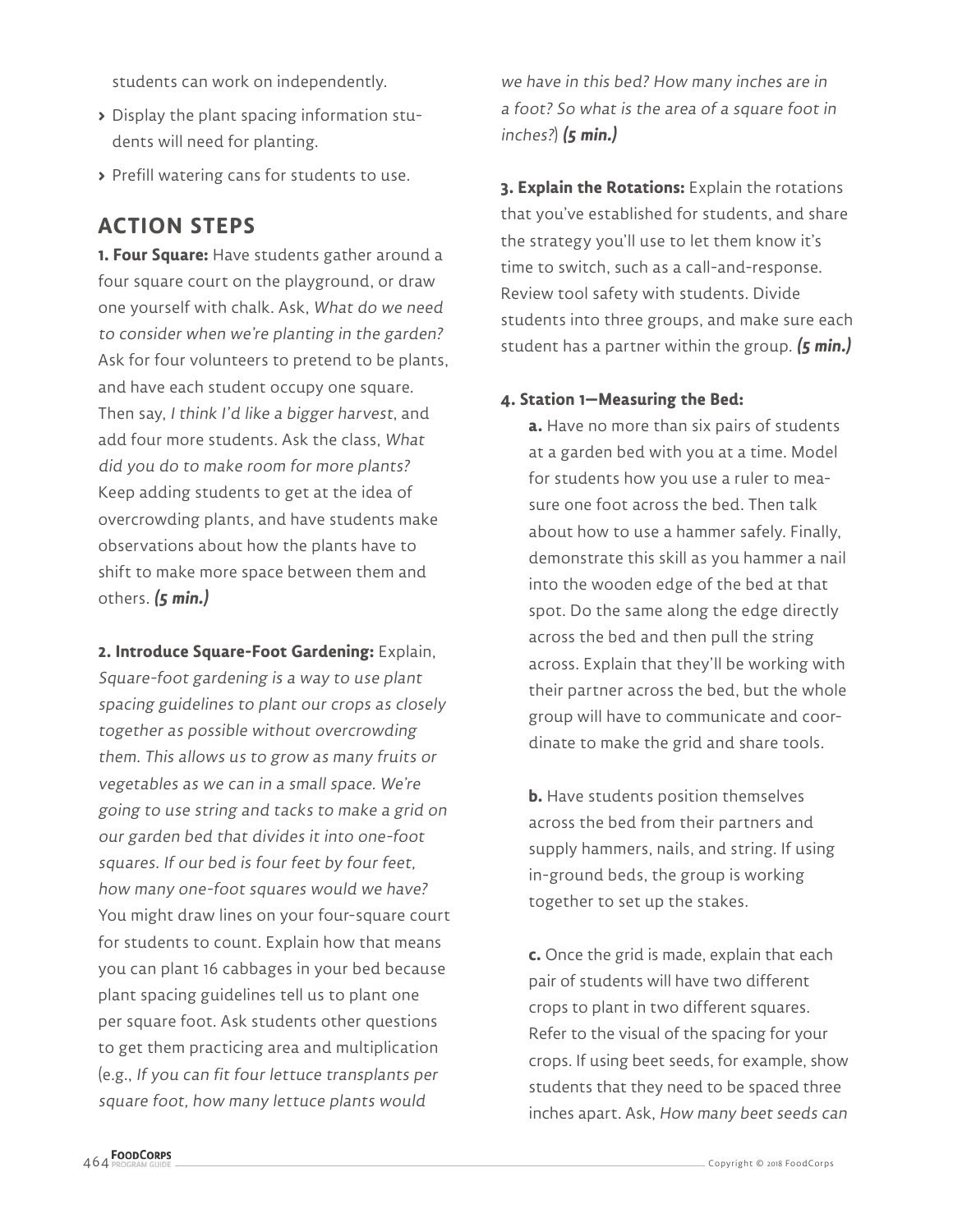we fit into one square foot? Show students how you can measure with your ruler, or find a twig, measure it against your ruler, and break it off at exactly three inches so it's the right length for spacing your seeds. Then show students how to transplant starts and/ or how to sow the seeds. Pass out seeds and transplants, and support students as they're planting. **(10 min.)**

**5. Station 2—Planning Bed:** Students at this station will be working independently or in pairs on the Planning a Square-Foot Bed Worksheet. Be sure to have pencils, seed spacing guidelines, and seed packets at the station. **(10 min.)**

**6. Station 3—Garden Chore:** Weeding is a good option here. As motivation, you might make weeding a healthy competition between groups by having each group create a separate pile to compare at the end of the activity. **(10 min.)**

**7. Watering and Labeling:** After the station rotation, gather as a whole group to admire the freshly planted beds. Have each pair of students create a label for their seeds using a popsicle stick, marking the variety, the date, and their names. **(5 min.)**

#### **REFLECTION**

Have students discuss the following questions in small groups, then share with the class: **(5 min.)**

- How do you think our plants would do if we didn't space them out?
- How do you think the square-foot method of gardening compares to other ways of gardening?

• What strategies did you find for setting up the square-foot grid with your group? • Ask yourself: Did I use tools safely and work well with my partner?

#### **ADAPTATIONS**

**Extension:** If you have the space, have students scatter leftover seeds at random in a small area of the garden, and hypothesize about how this garden bed will do in comparison to their carefully measured and spaced bed.

#### **ACADEMIC CONNECTIONS**

Math Common Core State Standards **CCSS.MATH.CONTENT.4.MD.A.3**

Apply the area and perimeter formulas for rectangles in real world and mathematical problems. For example, find the width of a rectangular room given the area of the flooring and the length, by viewing the area formula as a multiplication equation with an unknown factor.